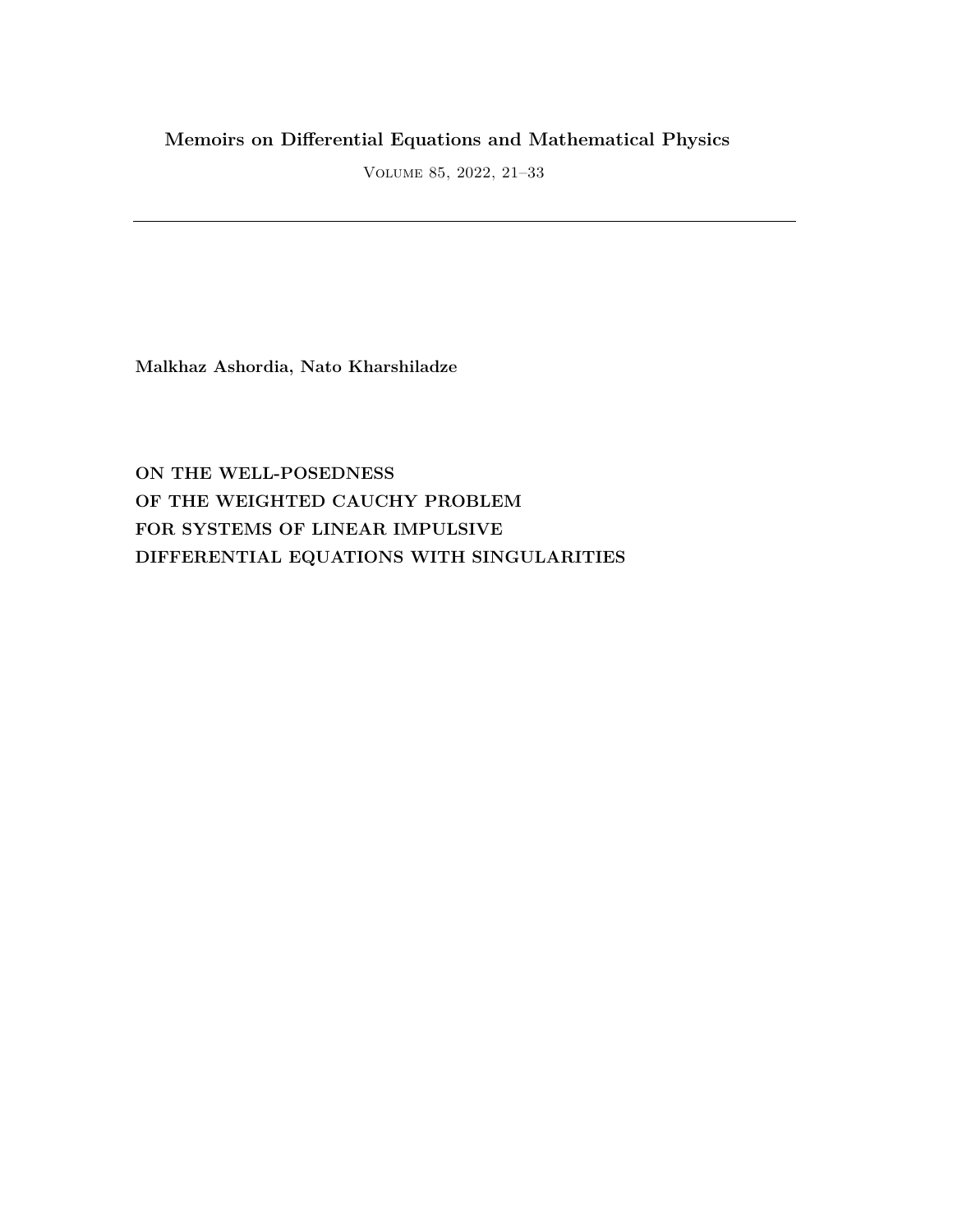**Abstract.** The weighted Cauchy problem is considered for systems of linear impulsive differential equations with singularities. The singularity is considered in the sense that the matrix-and vectorfunctions corresponding to the impulsive system are not, in general, integrable at the initial point. Sufficient conditions are established for so-called *H*-well-posedness of the problem.

## **2010 Mathematics Subject Classification.** 34A12, 34A30, 34A37, 34K26.

**Key words and phrases.** Impulsive differential equation, linear system, singularity, the weighted Cauchy problem, *H*-well-posedness.

რეზიუმე. სინგულარობებიან წრფივ იმპულსურ დიფერენციალურ განტოლებათა სისტემების<del>-</del> თვის განხილულია კოშის წონიანი ამოცანა. სინგულარობა გაიგება იმ აზრით, რომ იმპულსური სისტემის შესაბამისი მატრიცული და ვექტორული ფუნქციები, საზოგადოდ, არ არიან ინტეგრებადნი საწყის წერტილში. დადგენილია საკმარისი პირობები, რომლებიც უზრუნველყოფს ამ ამოცანის ე.წ. *H*-კორექტულობას.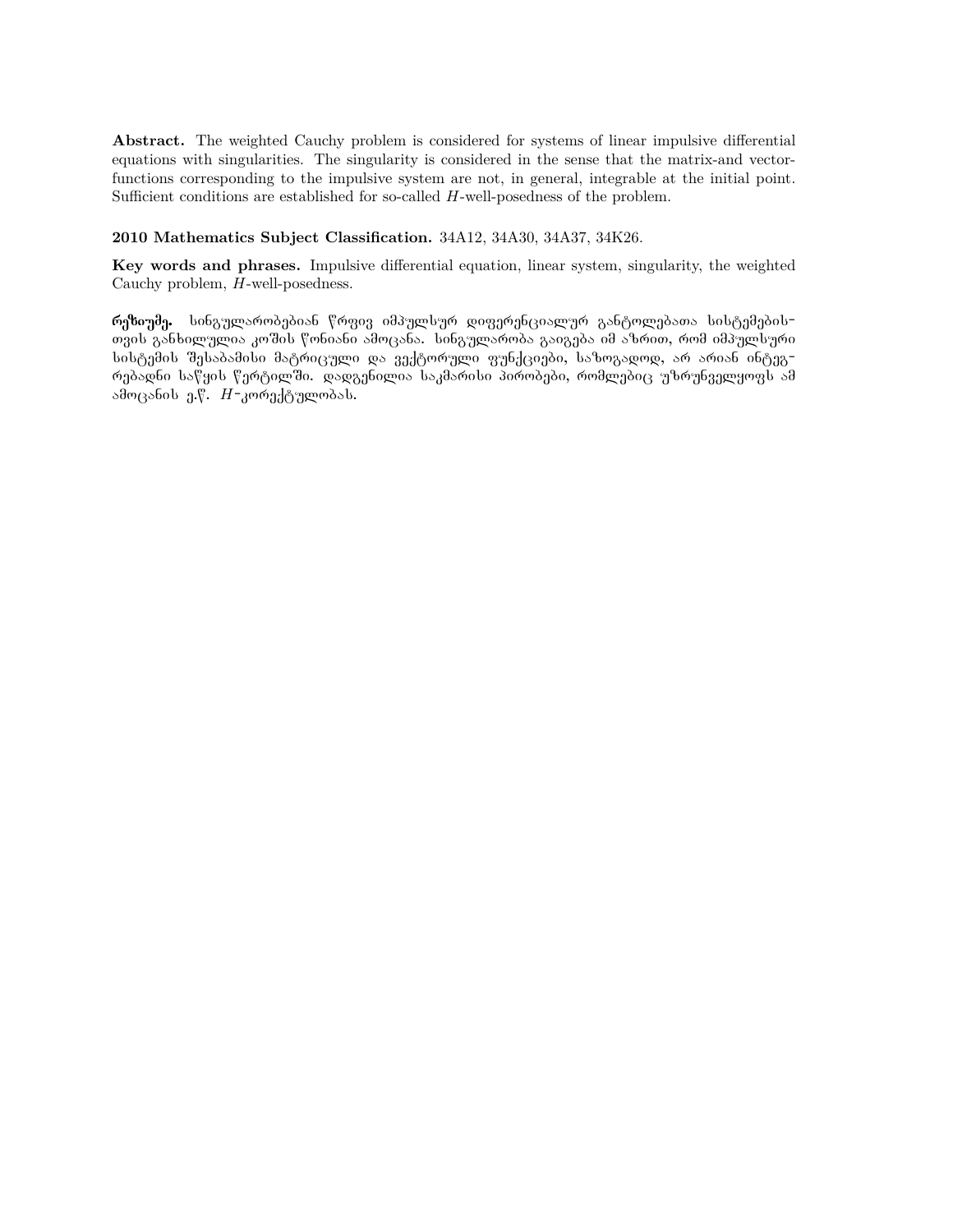## **1 Statement of the problem and basic notation**

Let  $I = [a, b] \subset \mathbb{R}$  be a finite and closed interval non-degenerate in the point,  $t_0 \in I$  and  $I_{t_0} = I \setminus \{t_{t_0}\}.$ Consider the linear system of impulsive differential equations

$$
\frac{dx}{dt} = P(t)x + q(t) \text{ for a.a. } t \in I_{t_0} \setminus T,
$$
\n(1.1)

$$
x(\tau_l +) - x(\tau_l -) = G(l)x(\tau_l) + g(l) \quad (l = 1, 2, ...),
$$
\n(1.2)

where  $T = \{\tau_1, \tau_2, \dots\}, \tau_l \in I_{t_0}$  ( $l = 1, 2, \dots$ ) are points of impulsive actions such that lim  $\lim_{l \to +\infty} \tau_l = t_0,$ 

$$
P = (p_{ik})_{i,k=1}^n \in L_{loc}(I_{t_0}; \mathbb{R}^{n \times n}) \text{ and } q = (q_k)_{k=1}^n \in L_{loc}(I_{t_0}; \mathbb{R}^n)
$$

are matrix-and vector-functions, respectively, and

$$
G = (g_{ik})_{i,k=1}^n \in E(\mathbb{N}; \mathbb{R}^{n \times n})
$$
 and  $g = (g_k)_{k=1}^n \in E(\mathbb{N}; \mathbb{R}^n)$ 

are matrix- and vector-functions of the discrete argument.

Let  $H = \text{diag}(h_1, \ldots, h_n) : I_{t_0} \to \mathbb{R}^{n \times n}$  be a diagonal matrix-function with continuous diagonal elements  $h_k: I_{t_0} \to ]0, +\infty[$  ( $k = 1, ..., n$ ).

We consider the problem of finding a solution  $x: I_{t_o} \to R^n$  of system  $(1.1), (1.2)$ , satisfying the condition

$$
\lim_{t \to t_0} (H^{-1}(t)x(t)) = 0.
$$
\n(1.3)

Along with system  $(1.1), (1.2)$ , we consider the perturbed singular system

$$
\frac{dx}{dt} = \widetilde{P}(t)x + \widetilde{q}(t) \text{ for a.a. } t \in I_{t_0} \setminus T,
$$
\n(1.4)

$$
x(\tau_l +) - x(\tau_l -) = \widetilde{G}(l)x(\tau_l) + \widetilde{g}(l) \quad (l = 1, 2, \dots), \tag{1.5}
$$

under condition (1.3), where  $\tilde{P} = (\tilde{p}_{ik})_{i,k=1}^n \in L_{loc}(I_{t_0};\mathbb{R}^{n\times n})$  and  $\tilde{q} = (\tilde{q}_k)_{k=1}^n \in L_{loc}(I_{t_0};\mathbb{R}^n)$  are matrix- and vector-functions, respectively, and  $\tilde{G} = (\tilde{g}_k)_{k=1}^n \in E(\mathbb{N}; \mathbb{R}^{n \times n})$  and  $\tilde{g} = (\tilde{g}_k)_{k=1}^n \in E(\mathbb{N}; \mathbb{R}^{n \times n})$  $E(\mathbb{N};\mathbb{R}^n)$  are matrix- and vector-functions of the discrete argument.

As we know, the initial problem for systems of ordinary differential equations with singularities first have been fundamentally investigated by V. A. Chechik in [8], where the sufficient conditions for existence and uniqueness of solutions of the problem and some related questions are given.

The modified Cauchy and some other problems (among them the well-posedness question) for systems of ordinary differential equations with singularities, i.e., for problem  $(1.1), (1.3),$  are investigated, for example, in the papers [8–11] (see also the references therein).

The singularity of system (1.1) is considered in the sense that the matrix-function *P* or the vectorfunction *q* are not, in general, integrable at the point  $t_0$ , i.e., on some  $|c, d|$  from *I* such that  $t_0 \in ]c, d]$ . So, in general, the solution of problem  $(1.1), (1.3)$  is not continuous at the point  $t_0$  and, therefore, it is not a solution in the classical sense. But its restriction to every interval from  $I_{t_0}$  is a solution of system (1.1) in the classical sense. To illustrate this we give the following example from [11].

Let  $\alpha > 0$  and  $\varepsilon \in ]0, \alpha[$ . Then the problem

$$
\frac{dx}{dt} = -\frac{\alpha x}{t} + \varepsilon |t|^{\varepsilon - 1 - \alpha},
$$

$$
\lim_{t \to 0} (t^{\alpha} x(t)) = 0
$$

has the unique solution  $x(t) = |t|^{z-\alpha}$  sgn *t*. This function is not a solution of the equation on the set  $I = \mathbb{R}$ , but its restrictions to  $\vert -\infty$ , 0[ and  $\vert 0, +\infty \vert$  are solutions of that equation.

The existence and uniqueness question of the considered in the paper problem is investigated in [3,5,6]. As for the well-posedness question, as we know, such a problem for the impulsive differential problem  $(1.1), (1.2), (1.3)$  has not been investigated. So, the present research is quite relevant.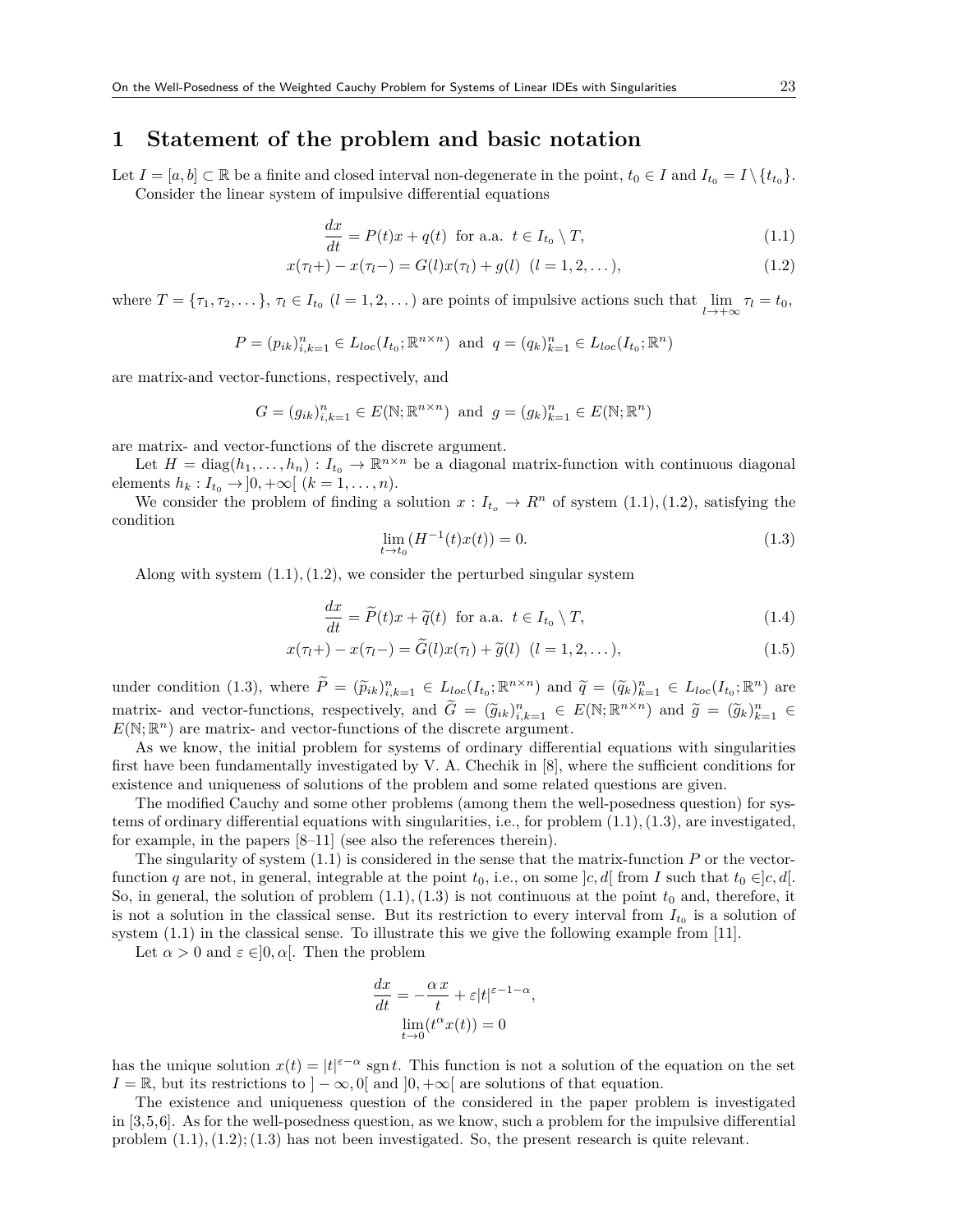The theory of the regular impulsive differential equations has been investigated in earlier papers (see, for example,  $[1, 2, 4, 7, 12-14]$  and the references therein). As for the singular case, the corresponding theory, as we know, is far enough from deep research. Some boundary value problems for linear impulsive systems with singularities are investigated in [3].

In the present paper, we give sufficient conditions for so-called *H*-well-posedness of problem  $(1.1), (1.2), (1.3).$  The analogous results for the Cauchy problem for ordinary differential systems with singularities  $(1.1)$  belong to I. Kiguradze [9–11].

In the paper, the use is made of the following notation and definitions.

- $N = \{1, 2, \ldots\}.$
- $\mathbb{R} = ]-\infty, +\infty[$ ,  $\mathbb{R}_+ = [0, +\infty[$ ,  $[a, b]$  and  $[a, b]$   $(a, b \in \mathbb{R})$  are, respectively, closed and open intervals.
- $\mathbb{R}^{n \times m}$  is the space of all real  $n \times m$  matrices  $X = (x_{i,j})_{i,j=1}^{n,m}$  with the norm

$$
||X|| = \max_{j=1,\dots,m} \sum_{i=1}^{n} |x_{ij}|.
$$

- $O_{n \times m}$  (or *O*) is the zero  $n \times m$ -matrix.  $O_n$  (or 0) is the zero *n*-vector.
- If  $X = (x_{ik})_{i,k=1}^{n,m} \in \mathbb{R}^{n \times m}$ , then

$$
|X| = (|x_{ik}|)_{i,k=1}^{n,m}, \quad [X]_+ = \frac{|X|+X}{2}, \quad [X]_- = \frac{|X|-X}{2}.
$$

- $\mathbb{R}^{n \times m}_{+} = \{(x_{ij})^{n,m}_{i,j=1} : x_{ij} \geq 0 \ (i = 1, \ldots, n; j = 1, \ldots, m)\}.$
- $\mathbb{R}^n = \mathbb{R}^{n \times 1}$  is the space of all real column *n*-vectors  $x = (x_i)_{i=1}^n$ .
- If  $X \in \mathbb{R}^{n \times n}$ , then  $X^{-1}$ , det *X* and  $r(X)$  are, respectively, the matrix inverse to *X*, the determinant of *X* and the spectral radius of *X*;  $I_n$  is the identity  $n \times n$ -matrix.
- The inequalities between the matrices are understood componentwisely.
- A matrix-function is said to be continuous, integrable, nondecreasing, etc., if each of its component is such.
- $X(t-)$  and  $X(t+)$  are, respectively, the left and the right limits of the matrix-function X:  $[a, b] \to \mathbb{R}^{n \times m}$  at the point *t*.
- $AC([a, b]; \mathbb{R}^{n \times m})$  is the set of all absolutely continuous matrix-functions  $X : [a, b] \to \mathbb{R}^{n \times m}$ .
- $AC_{loc}(I_{t_0,T}; \mathbb{R}^{n \times m})$ , where  $I_{t_0,T} = I_{t_0} \setminus T$ , is the set of all matrix-functions whose restrictions to every  $[a, b] \subset I_{t_0,T}$  belong to  $AC([a, b]; \mathbb{R}^{n \times m})$ .
- If  $\alpha < \beta$ , then  $N_{\alpha,\beta} = \{l \in \mathbb{N} : \alpha \leq \tau_l < \beta\}.$
- $L([a, b]; \mathbb{R}^{n \times m})$  is the set of all integrable matrix-functions  $X : [a, b] \to \mathbb{R}^{n \times m}$ .
- $L_{loc}(I_{t_0}; \mathbb{R}^{n \times m})$  is the set of all matrix-functions  $X: I_{t_0} \to D$  whose restrictions to every closed interval [a, b] from  $I_{t_0}$  belong to  $L([a, b]; \mathbb{R}^{n \times m})$ .
- $E(M; \mathbb{R}^{n \times m})$ , where  $M \subset \mathbb{N}$ , is the set of all discrete matrix-functions from M into  $\mathbb{R}^{n \times m}$ .
- A vector-function  $x \in AC_{loc}(I_{t_0,T}; \mathbb{R}^n)$  is said to be a solution of system  $(1.1), (1.2)$  if

$$
x'(t) = P(t)x(t) + q(t)
$$
 for a.a.  $t \in I_{t_0,T}$ 

and there exist one-sided limits  $x(\tau_l)$  and  $x(\tau_l)$  ( $l = 1, 2, \ldots$ ) satisfying equalities (1.2).

We consider problem  $(1.1), (1.2), (1.3)$  only in the case  $t_0 = b$ . Similarly, we can consider the case  $t_0 = a$ . The general case  $t_0 \in ]a, b[$  will be reduced to the given two cases.

In the considered case, without loss of generality, we can assume that the solution *x* of the impulsive differential system  $(1.1), (1.2)$  is continuous from the left in the points of the impulsive actions  $\tau_l$  $(l = 1, 2, \ldots),$  i.e.,  $x(\tau_l) = x(\tau_l) - (l = 1, 2, \ldots).$ 

We assume that

$$
\det(I_n + G(l)) \neq 0 \ \ (l = 1, 2, \dots). \tag{1.6}
$$

The above inequalities guarantee the unique solvability of the Cauchy problem for the corresponding nonsingular systems, i.e., for the case when  $P \in L(I; \mathbb{R}^{n \times n})$  and  $q \in L(I; \mathbb{R}^n)$  (see [4,12–14]).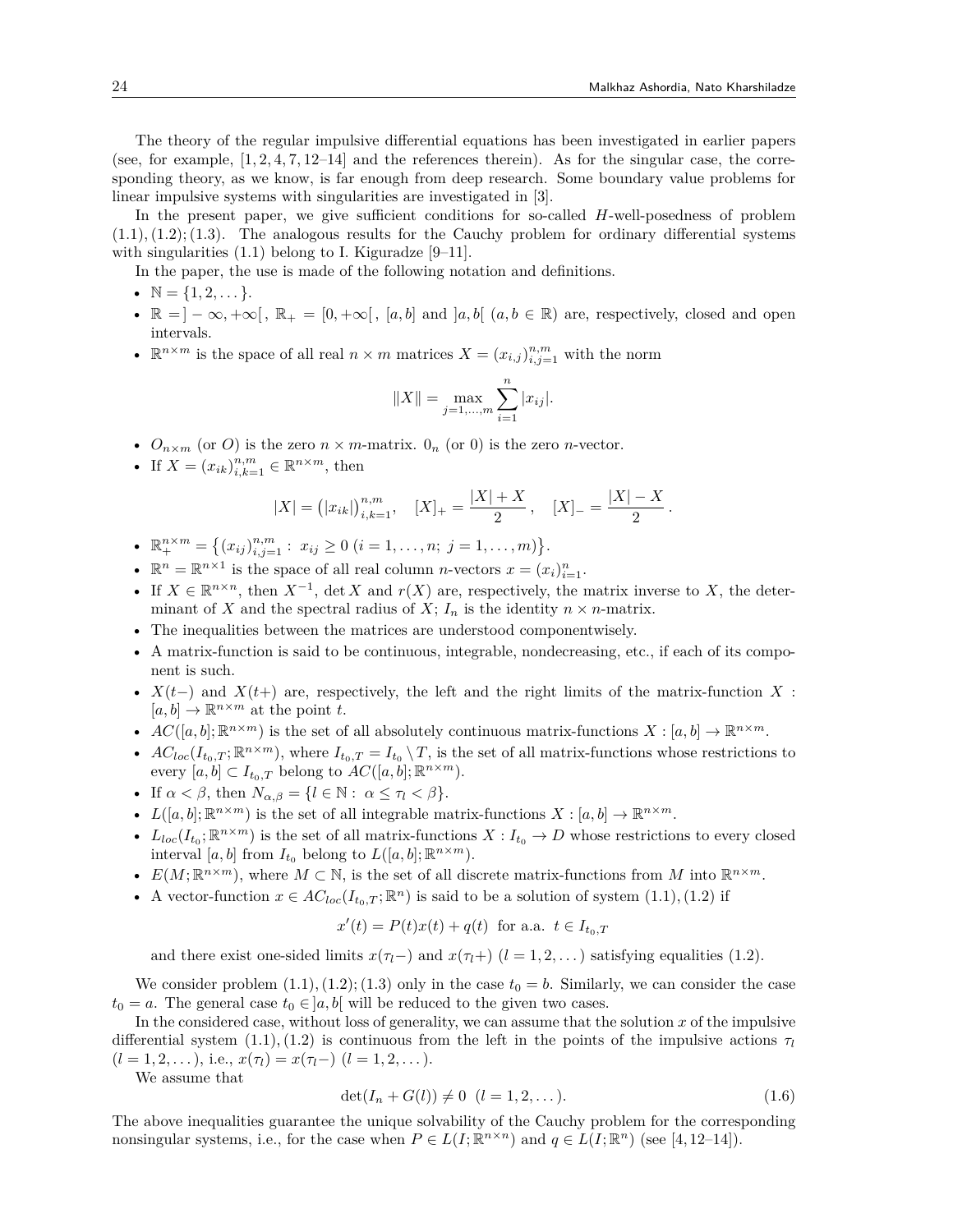**Remark 1.1.** In the case  $t_0 = a$ , we assumed that the solutions are continuous from the right in the impulsive actions, then we would assume that the condition

$$
\det(I_n - G(l)) \neq 0 \ \ (l = 1, 2, \dots)
$$

holds instead of condition (1.6). In the general case, i.e., where  $t_0 \in ]\min I, \sup I[$ , we assumed that the solutions are continuous from the left in the impulsive actions  $\tau_l$  (*l* = 1, 2, ...) for which  $\tau_l < t_0$ , and continuous from the right if  $\tau_l > t_0$ . In this case, we would assume that

$$
\det(I_n+(-1)^jG(l))\neq 0 \ \text{ for } (-1)^j(\tau_l-t_0)<0 \ \ (j=1,2; \ l=1,2,\dots).
$$

Let  $P_0 \in L_{loc}(I_{t_0};\mathbb{R}^{n\times n})$  and  $G_0 \in E(\mathbb{N};\mathbb{R}^{n\times n})$ . Then a matrix-function  $C_0: I_{t_0}\times I_{t_0} \to \mathbb{R}^{n\times n}$  is said to be the Cauchy matrix of the homogeneous impulsive differential system

$$
\frac{dx}{dt} = P_0(t)x,\tag{1.7}
$$

$$
x(\tau_l+) - x(\tau_l-) = G_0(l)x(\tau_l) \quad (l = 1, 2, \dots), \tag{1.8}
$$

if for every interval  $J \subset I_{t_0}$  and  $\tau \in J$ , the restriction of the matrix-function  $C_0(.,\tau): I_{t_0} \to \mathbb{R}^{n \times n}$  to *J* is the fundamental matrix of system (1.7), (1.8) satisfying the condition  $C_0(\tau, \tau) = I_n$ . Therefore, *C*<sub>0</sub> is the Cauchy matrix of system (1.7), (1.8) if and only if the restriction of  $C_0$  to  $J \times J$ , for every interval  $J \subset I_{t_0}$ , is the Cauchy matrix of the system in the sense of definition given in [11].

# **2 Formulation of the main results**

**Definition 2.1.** Problem  $(1.1), (1.2), (1.3)$  is said to be *H*-well-posed if it has a unique solution *x* and for every  $\varepsilon > 0$  there exists  $\eta > 0$  such that problem  $(1.4), (1.5); (1.3)$  has a unique solution *y* and the estimate

$$
||H(t) (x(t) - y(t))|| < \varepsilon \text{ for } t \in I
$$
\n
$$
(2.1)
$$

holds for every matrix-functions  $\widetilde{P} \in L_{loc}(I_{t_0,T}; R^{n \times n})$ ,  $\widetilde{G} \in E(\mathbb{N}; \mathbb{R}^{n \times n})$  and vector-functions  $\widetilde{q} \in L_{loc}(I_{t_0,T}; R^{n \times n})$  $L_{loc}(I_{t_0,T}; R^n)$ ,  $\widetilde{g} \in E(\mathbb{N}; \mathbb{R}^n)$  such that

$$
\det(I_n + \widetilde{G}(l)) \neq 0 \ \ (l = 1, 2, \dots), \tag{2.2}
$$

$$
\int\limits_t^t \|H^{-1}(\tau)(\widetilde{P}(s) - P(s))H(s)\| \, ds + \sum_{l \in N_{t,t_0}} \|H^{-1}(\tau_l)(\widetilde{G}(l) - G(l))H(\tau_l)\| < \eta \quad \text{for } t \in I,\tag{2.3}
$$

and

∫*t*0

$$
\int_{t}^{t_0} \left\| H^{-1}(\tau)(\tilde{q}(s) - q(s)) \right\| ds + \sum_{l \in N_{t,t_0}} \left\| H^{-1}(\tau_l)(\tilde{g}(l) - g(l)) \right\| < \eta \text{ for } t \in I.
$$
 (2.4)

**Theorem 2.1.** Let there exist a matrix-function  $P_0 \in L_{loc}(I_{t_0,T}; R^{n \times n})$ , a discrete matrix-function  $G_0 \in E(\mathbb{N}; \mathbb{R}^{n \times n})$  *and constant matrices*  $B_0, B \in \mathbb{R}_+^{n \times n}$  *such that the conditions* 

$$
\det(I_n + G_0(l)) \neq 0 \ \ (l = 1, 2, \dots), \tag{2.5}
$$

$$
r(B) < 1\tag{2.6}
$$

*hold, and the estimates*

$$
|C_0(t,\tau)| \le H(t)B_0H^{-1}(\tau) \quad \text{for } t \le \tau, \quad \tau \notin T,\tag{2.7}
$$

$$
\left| C_0(t, \tau_l) \left( I_n + G_0(l) \right)^{-1} \right| \le H(t) B_0 H^{-1}(\tau_l) \quad (l = 1, 2, \dots), \tag{2.8}
$$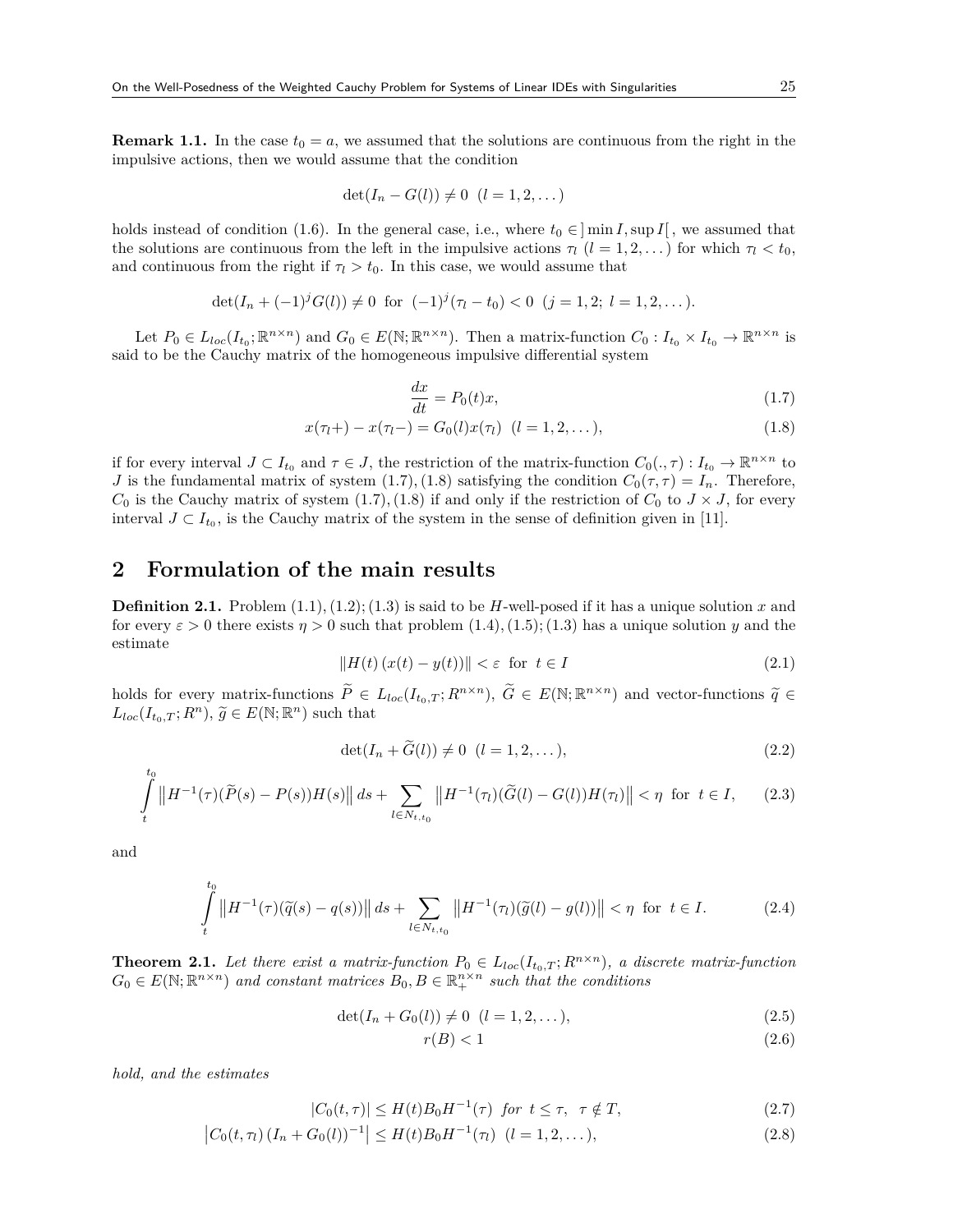*and*

$$
\int_{t}^{t_0} |C_0(t,\tau)(P(s) - P_0(s))H(s)| ds
$$
\n
$$
+ \sum_{l \in N_{t,t_0}} |C_0(t,\tau_l)(I_n + G_0(l))^{-1}(G(l) - G_0(l))H(\tau_l)| \le H(t)B
$$
\n(2.9)

*are satisfied on the interval*  $[t_0 - \delta, t_0]$  *for some*  $\delta > 0$ *, where*  $C_0$  *is the Cauchy matrix of system* (1.7)*,*(1.8)*. Let, moreover,*

$$
\lim_{t \to t_0} \left( \int_t^{t_0} \left\| H^{-1}(s) C_0(t, s) q(s) \right\| ds + \sum_{l \in N_{t, t_0}} \left\| H^{-1}(\tau_l) C_0(t, \tau_l) (I_n + G_0(l))^{-1} g(l) \right\| \right) = 0. \tag{2.10}
$$

*Then problem* (1.1)*,*(1.2)*;*(1.3) *is H-well-posed.*

**Theorem 2.2.** Let there exist a constant matrix  $B = (b_{ik})_{i,k=1}^n \in \mathbb{R}_+^{n \times n}$  such that condition (2.6) *holds, and the estimates*

$$
c_i(t,\tau) \le b_0 \frac{h_i(t)}{h_i(\tau)} \text{ for } t \le \tau \ (i=1,\ldots,n),\tag{2.11}
$$

$$
\left| \int_{t}^{t_0} c_i(t, \tau) h_i(\tau) [p_{ii}(\tau)]_- d\tau + \sum_{l \in N_{t, t_0}} c_i(t_l, \tau_l) h_i(\tau_l) [g_{ii}(l)]_- \right| \le b_{ii} h_i(t) \quad (i = 1, ..., n) \tag{2.12}
$$

*and*

$$
\left| \int_{t}^{t_{0}} c_{i}(t,\tau) h_{k}(\tau) |p_{ik}(\tau)| d\tau + \sum_{l \in N_{t,t_{0}}} c_{i}(t,\tau_{l}) [g_{ii}(l)]_{+} \cdot (1 + [g_{ii}(l)]_{+})^{-1} h_{k}(\tau_{l}) g_{ik}(l) \right|
$$
  
 
$$
\leq b_{ik} h_{i}(t) \quad (i \neq k; \quad i, k = 1,...,n) \tag{2.13}
$$

*hold on*  $[t_0 - \delta, t_0]$  *for some*  $b_0 > 0$  *and*  $\delta > 0$ *. Let, moreover,* 

$$
\lim_{t \to t_0} \left( \int_t^{t_0} \frac{c_i(t, \tau)}{h(t)} q(\tau) d\tau + \sum_{l \in N_{t, t_0}} \frac{c_i(t, \tau_l)}{h_i(t)} \left[ g_{ii}(l) \right]_+ \cdot \left( 1 + \left[ g_{ii}(l) \right]_+ \right)^{-1} g(l) \right) = 0 \quad (i = 1, \dots, n), \tag{2.14}
$$

*where*  $c_i$  *is the Cauchy function of the impulsive differential equation* 

$$
\frac{dx}{dt} = p_{0i}(t)x,
$$
  
  $x(\tau_l + ) - x(\tau_l - ) = g_{0i}(l)x(\tau_l) \quad (l = 1, 2, ...);$ 

*here*

$$
p_{0i}(t) \equiv [p_{ii}(t)]_+, \quad g_{0i}(l) \equiv [g_{ii}(l)]_+ \quad (i = 1, \ldots, n).
$$

*Then problem* (1.1)*,*(1.2)*;*(1.3) *is H-wellposed.*

**Remark 2.1.** The Cauchy functions  $c_i(t, \tau)$   $(i = 1, \ldots, n)$  have the form

$$
c_i(t,\tau) = \begin{cases} \exp\left(\int_{\tau}^{t} [p_{ii}(s)]_+ ds\right) \prod_{l \in T_{\tau,t}} \left(1 + [g_{ii}(l)]_+\right) & \text{if } t > \tau, \\ \exp\left(\int_{\tau}^{t} [p_{ii}(s)]_+ ds\right) \prod_{l \in T_{t,\tau}} \left(1 + [g_{ii}(l)]_+\right)^{-1} & \text{if } t < \tau, \\ 1 & \text{if } t = \tau \end{cases}
$$
(2.15)

for  $t, \tau \in I$ .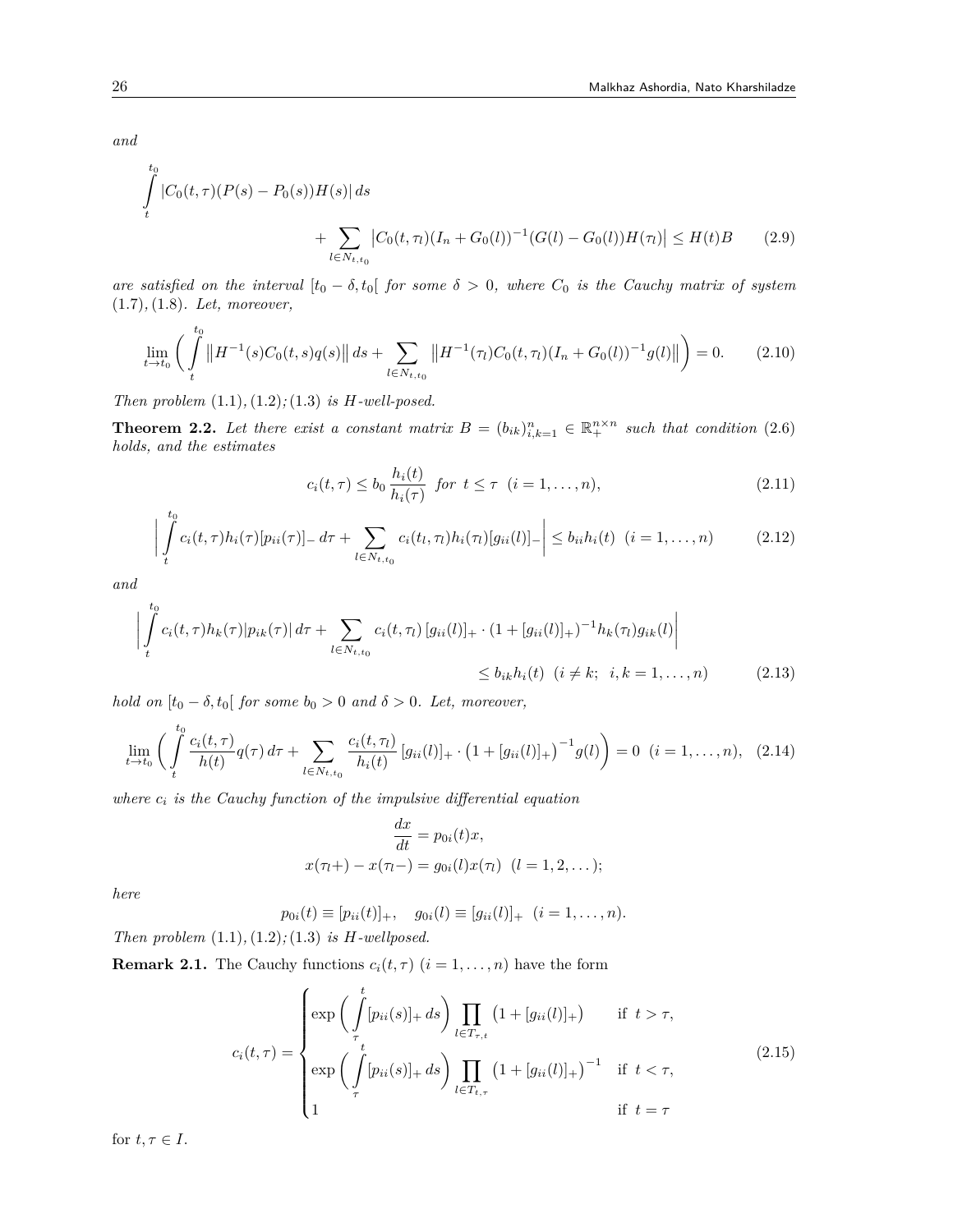**Remark 2.2.** In Theorems 2.1 and 2.2, the strict inequality (2.6) cannot be replaced by the nonstrict one. We give the corresponding example from [11] for ordinary differential equations, i.e., when  $G(l) \equiv O_{n \times n}$  and  $g(l) \equiv 0_n$ .

On the interval  $|-1, 0|$  consider the problem

$$
\frac{dx}{dt} = \frac{x}{t} + \frac{1}{|\ln|t||},
$$
\n(2.16)

$$
\lim_{t \to 0} \frac{x(t)}{t} = 0.
$$
\n(2.17)

Every solution of equation (2.16) has the form

$$
x(t) = ct + t \ln |\ln |t|| \quad (c \in \mathbb{R}).
$$

So, problem  $(2.16)$ ,  $(2.17)$  is not solvable. On the other hand, the Cauchy function  $c(t, \tau)$  has the form  $c(t, \tau) = t\tau^{-1}$  for  $t \leq \tau < 0$  and the conditions of Theorem 2.1, except of condition (2.6), are fulfilled (on  $]-1,0[$ ) for  $n=1, P(t) \equiv t^{-1}, q(t) \equiv |\ln |t||^{-1}$  and  $h(t) \equiv t$  only for the case where  $B \ge 1$ , i.e., when  $r(B) \geq 1$ .

**Remark 2.3.** By Definition 2.1, problem  $(1.1), (1.2), (1.3)$  is *H*-well-posed if and only if it has a unique solution *x* and for every sequences of matrix-and vector-functions,

$$
P_m = (p_{mik})_{i,k=1}^n \in L_{loc}(I_{t_0}; \mathbb{R}^{n \times n}), \quad q_m = (q_{mk})_{k=1}^n \in L_{loc}(I_{t_0}; \mathbb{R}^n) \ (m = 1, 2, \dots)
$$

and

$$
G_m = (g_{mik})_{i,k=1}^n \in E(\mathbb{N}; \mathbb{R}^{n \times n}), \quad g_m = (g_{mk})_{k=1}^n \in E(\mathbb{N}; \mathbb{R}^n) \ (m = 1, 2, \dots),
$$

such that

$$
\det(I_n + G_m(l)) \neq 0 \ \ (l = 1, 2, \dots)
$$
 for every sufficiently large m,

and the conditions

$$
\lim_{m \to +\infty} \left( \int_{t}^{t_0} \left\| H^{-1}(\tau)(P_m(s) - P(s))H(s) \right\| ds + \sum_{l \in N_{t,t_0}} \left\| H^{-1}(\tau)(G_m(l) - G(l))H(\tau_l) \right\| \right) = 0,
$$
  

$$
\lim_{m \to +\infty} \left( \int_{t}^{t_0} \left\| H^{-1}(\tau)(q_m(s) - q(s)) \right\| ds + \sum_{l \in N_{t,t_0}} \left\| H^{-1}(\tau)(g_m(l) - g(l)) \right\| \right) = 0
$$

hold uniformly on *I*, the impulsive differential system

$$
\frac{dx}{dt} = P_m(t)x + q_m(t) \text{ for a.a. } t \in I_{t_0} \setminus T,
$$
\n(1.1<sub>m</sub>)

$$
x(\tau_l +) - x(\tau_l -) = G_m(l)x(\tau_l) + g_m(l) \ (l = 1, 2, ...)
$$
\n(1.2<sub>m</sub>)

has a unique solution  $x_m$  satisfying condition (1.3) for every sufficiently large  $m$  and

$$
\lim_{m \to +\infty} \left| H(t) \left( x_m(t) - x(t) \right) \right| = 0 \tag{2.18}
$$

uniformly on *I*.

# **3 Auxiliary propositions**

We give the lemma on a priori estimate of solutions of system  $(1.1), (1.2)$  (see Lemma 3.2 below). To prove the lemma, we use the Cauchy formula for the representation of solutions of impulsive differential systems.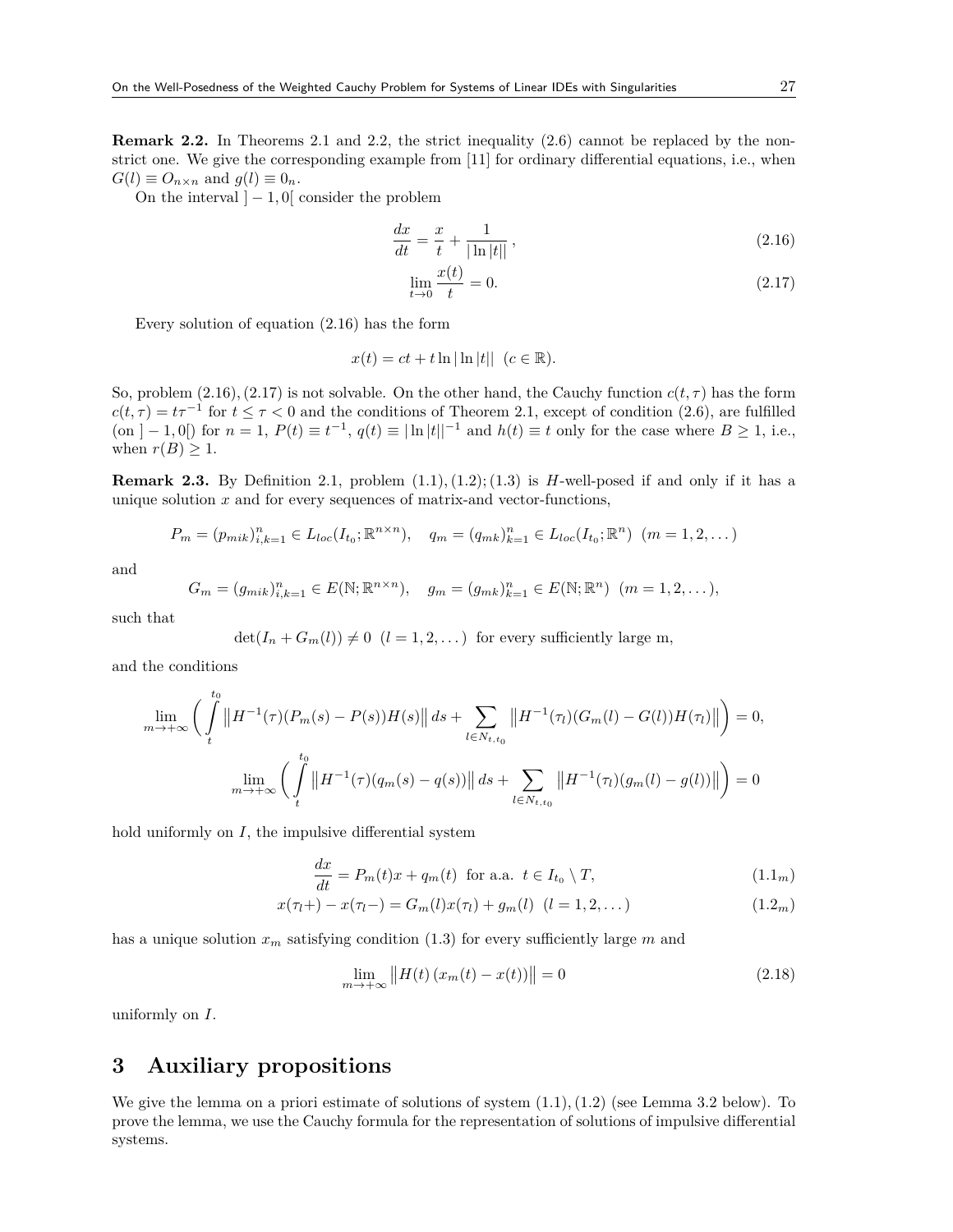**Lemma 3.1** (Variation-of-constants formula). Let  $G_* \in E(\mathbb{N}; \mathbb{R}^{n \times n})$  be such that

$$
\det(I_n + G_*(l)) \neq 0 \ \ (l = 1, 2, \dots).
$$

*Then every solution of the system*

$$
\frac{dx}{dt} = P_*(t)x + q_*(t) \text{ for a.a. } t \in I,
$$
  

$$
x(\tau_l +) - x(\tau_l -) = G_*(l)x(\tau_l) + g_*(l) \quad (l = 1, 2, ...),
$$

where  $P_* \in L_{loc}(I;\mathbb{R}^{ns \times n})$ ,  $q_* \in L_{loc}(I;\mathbb{R}^n)$  and  $G_* \in E(\mathbb{N};\mathbb{R}^{n \times n})$ ,  $g_* \in E(\mathbb{N};\mathbb{R}^n)$ , admits the *representation*

$$
x(t) = C_*(t, \tau)x(\tau) + \int_{\tau}^{t} C_*(t, s)q_*(s) ds + \sum_{l \in N_{\tau, t}} C_*(t, \tau_l)(I_n + G_*(l))^{-1} g_*(l) \text{ for } \tau < t, \ \tau, t \in I, \ (3.1)
$$

*where C<sup>∗</sup> is the Cauchy matrix of the homogeneous system*

$$
\frac{dx}{dt} = P_*(t)x \text{ for a.a. } t \in I,
$$
  

$$
x(\tau_l +) - x(\tau_l -) = G_*(l)x(\tau_l) \quad (l = 1, 2, ...).
$$

Representation (3.1) is proved, for example, in [4,13,14].

**Lemma 3.2.** Let the matrix-functions  $P_0 \in L_{loc}(I_{t_0}; \mathbb{R}^{n \times n})$ ,  $G_0 \in E(\mathbb{N}; \mathbb{R}^{n \times n})$  and the constant mat*rices*  $B_0$  *and*  $B$  *from*  $\mathbb{R}^{n \times n}$  *be such that conditions*  $(2.5)-(2.9)$  *hold for some*  $\delta > 0$ *, where*  $C_0$  *is the Cauchy matrix of system* (1.7)*,*(1.8)*. Let, moreover,*

$$
\gamma(t) = \sup \left\{ \int_{\tau}^{t_0} \left\| H^{-1}(\tau) C_0(\tau, s) q(s) \right\| ds \right\}
$$
  
+ 
$$
\sum_{l \in N_{\tau, t_0}} \left\| H^{-1}(\tau) C_0(\tau, \tau_l) (I_n + G_0(l))^{-1} g(l) \right\| : t \le \tau \le t_0 \right\} < +\infty \text{ for } t \in [t_0 - \delta, t_0[. (3.2)
$$

*Then every solution x of system* (1.1)*,*(1.2) *admits the estimate*

$$
||H^{-1}(t)x(t)|| \le \rho(||B_0|| ||H^{-1}(\tau_0)x(\tau_0)|| + \gamma(t)) \text{ for } t \in J, \ t < \tau_0,
$$
\n(3.3)

where  $\rho = ||(I_n - B)^{-1}||$ , while  $J \subset [t_0 - \delta, t_0]$  and  $\tau_0 \in J$  are an arbitrary interval and an arbitrary *point, respectively.*

This lemma is proved in [6].

# **4 Proof of the main results**

*Proof of Theorem 2.1.* By conditions  $(2.5)$ – $(2.9)$ , problem  $(1.1)$ ,  $(1.2)$  has a unique solution *x* (see [6]). On the other hand, because *I* is the finite and closed interval, there exists  $\bar{\rho} \in \mathbb{R}^{n \times n}_+$  such that

$$
|x(t)| \le H(t)\overline{\rho} \text{ for } t \in I. \tag{4.1}
$$

Let us denote by  $B_1$  the  $n \times n$ -matrix whose every element equals to 1. Due to (2.6), there exists  $\eta_0 \in ]0,1]$  such that

$$
r(B) < 1,\tag{4.2}
$$

where  $\widetilde{B} = B + \eta_0 B_0 B_1$ .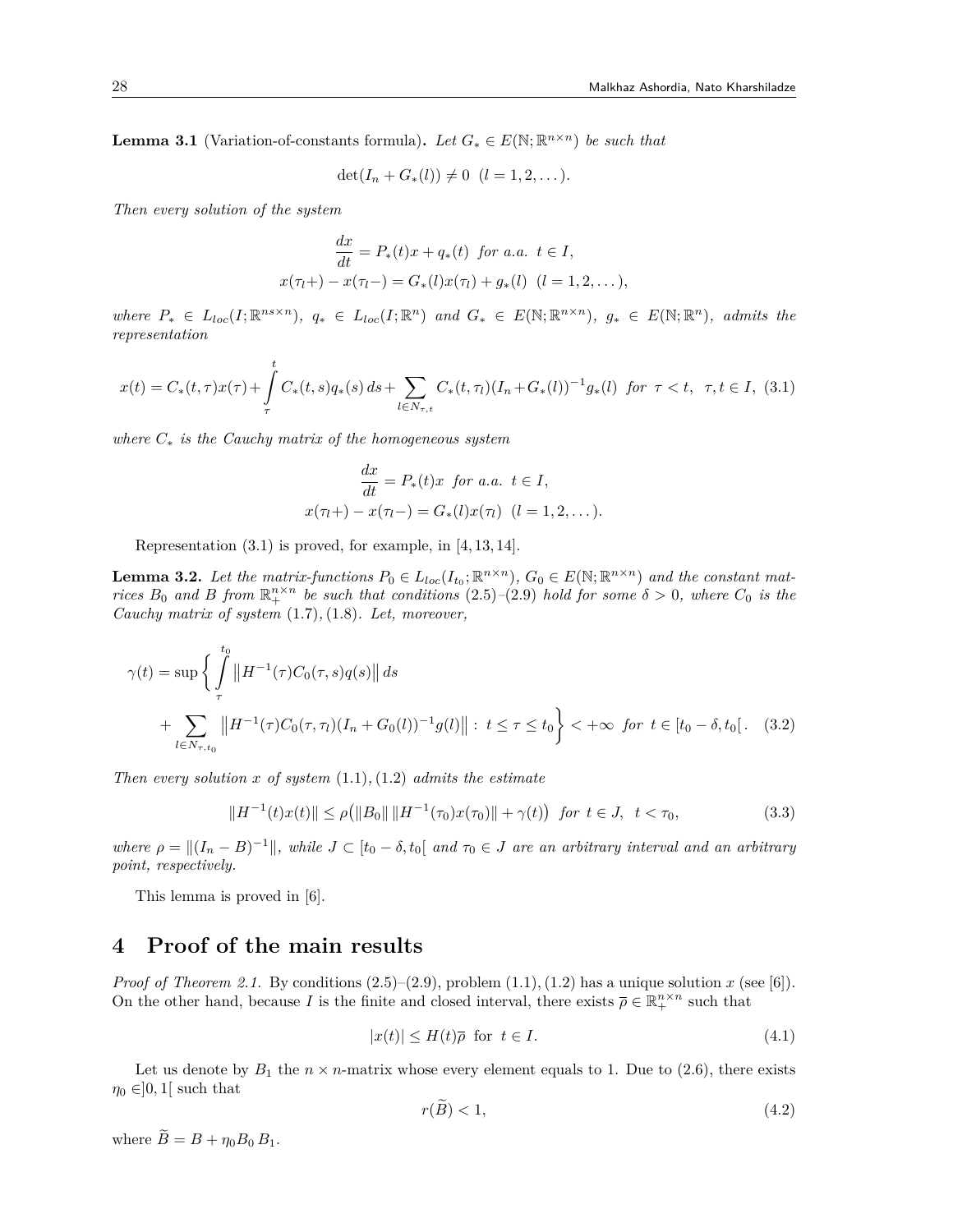We introduce the functions

$$
v(t) = ||B_0|| ||H^{-1}(t)(\widetilde{P}(t) - P(t))H(t)|| \text{ for } t \in [a, t_0 - \delta],
$$
  
\n
$$
\alpha_l = ||B_0|| ||H^{-1}(\tau_l)|G(l) - G_0(l)|H(\tau_l)|| \quad (l = 1, 2, ...).
$$

Let  $\varepsilon > 0$  be an arbitrary fixed number. Then, taking into account (2.3), we get that there exists  $\eta \in ]0, \eta_0[$  such that

$$
\rho_0 < \frac{\varepsilon}{2} \tag{4.3}
$$

and

$$
\rho_1 \rho_2 \exp(\rho_3) < \varepsilon,\tag{4.4}
$$

where

$$
\rho_0 = \eta \left( 1 + ||\overline{\rho}|| \right) \left( 1 + ||(I_n - \widetilde{B})^{-1}|| \right) ||B_0||, \quad \rho_1 = \eta \left( 1 + ||\overline{\rho}|| \right) ||(I_n - \widetilde{B})^{-1}|| ||B_0||,
$$
  

$$
\rho_2 = \int_a^b v(s) ds, \quad \rho_3 = \prod_{l \in N_{a,t_0 - \delta}} (1 + \alpha_l).
$$

In addition, it is evident that  $\rho_3 + \rho_4 < +\infty$ .

Let  $P \in L_{loc}(I_{t_0}; \mathbb{R}^{n \times n})$  and  $\tilde{G} \in E(\mathbb{N}; \mathbb{R}^{n \times n})$  be matrix-functions satisfying conditions (2.2) and (2.3).

Then by  $(2.7)$ , due to  $(2.3)$  and  $(2.9)$ , we find

$$
\int_{t}^{t_{0}} |C_{0}(t,\tau)(\widetilde{P}(s) - P_{0}(s))|H(s) ds + \sum_{l \in N_{t,t_{0}}} |C_{0}(t,\tau_{l})(I_{n} + G_{0}(l))^{-1}(\widetilde{G}(l) - G_{0}(l))|H(\tau_{l})]
$$
\n
$$
\leq \int_{t}^{t_{0}} |C_{0}(t,\tau)(P(s) - P_{0}(s))|H(s) ds + \int_{t}^{t_{0}} |C_{0}(t,\tau)(\widetilde{P}(s) - P(s))|H(s) ds
$$
\n
$$
+ \sum_{l \in N_{t,t_{0}}} |C_{0}(t,\tau_{l})(I_{n} + G_{0}(l))^{-1}(G(l) - G_{0}(l))|H(\tau_{l})
$$
\n
$$
+ \sum_{l \in N_{t,t_{0}}} |C_{0}(t,\tau_{l})(I_{n} + G_{0}(l))^{-1}(\widetilde{G}(l) - G(l))|H(\tau_{l})
$$
\n
$$
\leq H(t)B + H(t)B_{0} \int_{t}^{t_{0}} H^{-1}(s)|\widetilde{P}(s) - P(s)|H(s) ds
$$
\n
$$
+ H(t)B_{0} \sum_{l \in N_{t,t_{0}}} H^{-1}(\tau_{l})|(\widetilde{G}(l) - G(l))|H(\tau_{l}) \leq H(t)(B + \eta B_{0}B_{1}) \text{ for } t \in [t_{0} - \delta, t_{0}[t_{0} - \delta_{1}B_{1}])
$$

and, therefore,

$$
\int_{t}^{t_{0}} |C_{0}(t,\tau)(\widetilde{P}(s) - P_{0}(s))| H(s) ds
$$
\n
$$
+ \sum_{lN_{t,t_{0}}} |C_{0}(t,\tau_{l})(I_{n} + G_{0}(l))^{-1}(\widetilde{G}(l) - G_{0}(l))| H(\tau_{l}) \leq H(t)\widetilde{B} \text{ for } t \in [t_{0} - \delta, t_{0}]. \quad (4.5)
$$

So, the matrix-functions  $P$ ,  $G$  and the constant matrix  $B$  satisfy conditions (2.6) and (2.9) as well.

Analogously, for the vector-functions  $\widetilde{q} \in L_{loc}(I_{t_0}; \mathbb{R}^{n \times n})$  and  $\widetilde{u} \in E(\mathbb{N}; \mathbb{R}^{n \times n})$ , satisfying conditions (2.4), we show that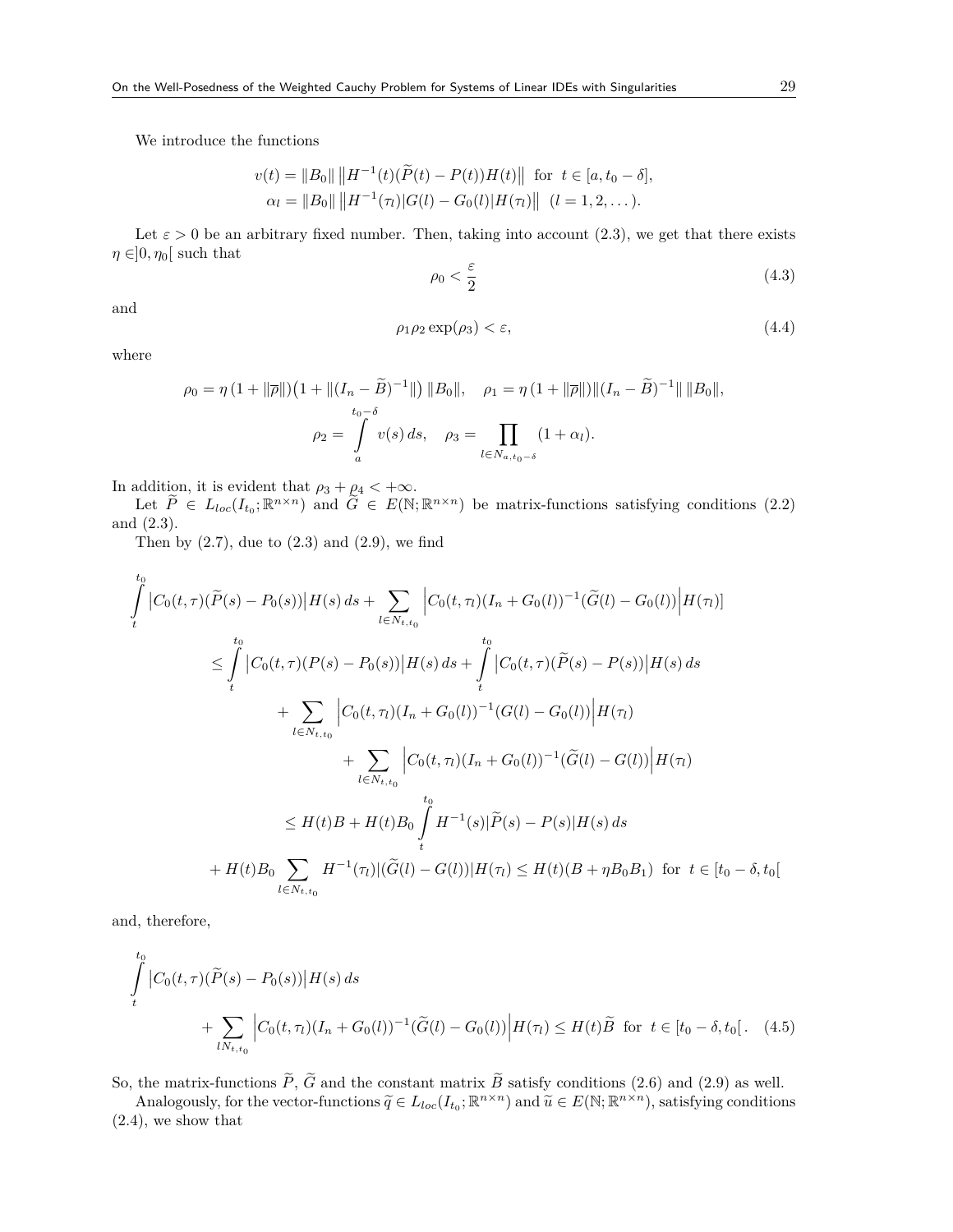$$
\int_{t}^{t_{0}} \left\| H^{-1}(t)C_{0}(t,s)\tilde{q}(s) \right\| ds + \sum_{l \in N_{t,t_{0}}} \left\| H^{-1}(t)C_{0}(t,\tau_{l})(I_{n} + G_{0}(l))^{-1}\tilde{g}(l) \right\|
$$
\n
$$
\leq \int_{t}^{t_{0}} \left\| H^{-1}(t)C_{0}(t,s)q(s) \right\| ds + \sum_{l \in N_{t,t_{0}}} \left\| H^{-1}(t)C_{0}(t,\tau_{l})(I_{n} + G_{0}(l))^{-1}g(l) \right\|
$$
\n
$$
+ \int_{t}^{t_{0}} \left\| H^{-1}(t)C_{0}(t,s)(\tilde{q}(s) - q(s)) \right\| ds + \sum_{l \in N_{t,t_{0}}} \left\| H^{-1}(t)C_{0}(t,\tau_{l})(I_{n} + G_{0}(l))^{-1}(\tilde{g}(l) - g(l)) \right\|
$$
\n
$$
\leq \int_{t}^{t_{0}} \left\| H^{-1}(t)C_{0}(t,s)q(s) \right\| ds + \sum_{l \in N_{t,t_{0}}} \left\| H^{-1}(t)C_{0}(t,\tau_{l})(I_{n} + G_{0}(l))^{-1}g(l) \right\|
$$
\n
$$
+ \left\| B_{0} \right\| \int_{t}^{t_{0}} \left\| H^{-1}(s)(\tilde{q}(s) - q(s)) \right\| ds + \left\| B_{0} \right\| \sum_{l \in N_{t,t_{0}}} \left\| H^{-1}(\tau_{l})(\tilde{g}(l) - g(l)) \right\| \text{ for } t \in [t_{0} - \delta, t_{0}].
$$

Hence, in view of conditions (2.8) and (2.10), it follows that the vector-functions  $\tilde{q}$  and  $\tilde{g}$  satisfy condition (2.10) as well.

Thus, according to Theorem 2.1, the last two conditions together with inequality (4.2) guarantee the unique solvability of problem  $(1.4)$ ,  $(1.5)$ ;  $(1.3)$ . Let *y* be a solution of the problem.

Let us assume

$$
z(t) \equiv x(t) - y(t) \text{ and } u(t) \equiv H^{-1}(t)z(t).
$$

Then *z* will be a solution of the impulsive system

$$
\frac{dz}{dt} = \widetilde{P}(t)z + q_*(t) \text{ for a.a. } t \in I_{t_0} \setminus T,
$$
\n(4.6)

$$
z(\tau_l +) - z(\tau_l -) = \tilde{G}(l)z(\tau_l) + g_*(l) \quad (l = 1, 2, \dots),
$$
\n(4.7)

under the condition

$$
\lim_{s_0 \to t_0^-} \left( H^{-1}(s_0) \, z(s_0) \right) = 0,\tag{4.8}
$$

where

$$
q_*(t) \equiv (P(t) - \widetilde{P}(t))x(t) + q(t) - \widetilde{q}(t), \quad g_*(l) \equiv (G(l) - \widetilde{G}(l))x(\tau_l) + g(l) - \widetilde{g}(l).
$$

According to Lemma 3.2, conditions  $(4.2)$ ,  $(4.5)$  and  $(4.6)$ – $(4.8)$  guarantee the estimate

$$
u(t) \le ||(I_n - \tilde{B})^{-1}|| \gamma(t) \text{ for } t \in [t_0 - \delta, t_0[,
$$
 (4.9)

where

$$
\gamma(t) = \sup \{ \xi_*(\tau) : t \le \tau < t_0 \} \text{ for } t \in [t_0 - \delta, t_0],
$$
\n(4.10)

and

$$
\xi_*(\tau) \equiv \int_{\tau}^{t_0} \left\| H^{-1}(\tau) C_0(\tau, s) q_*(s) \right\| ds + \sum_{l \in N_{\tau, t_0}} \left\| H^{-1}(\tau) C_0(\tau, \tau_l) (I_n + G_0(l))^{-1} g_*(l) \right\|.
$$

Hence, due to  $(2.7)$ ,  $(2.8)$  and  $(4.1)$ , we conclude

$$
\xi_*(t) \le ||B_0|| \left( \int_t^{t_0} ||H^{-1}(s)| q_*(s) || \, ds + \sum_{l \in N_{t,t_0}} ||H^{-1}(\tau_l)| g_*(l) || \, \right) \le ||B_0|| \int_t^{t_0} ||H^{-1}(s) \left( |(P(s) - \widetilde{P}(s)) x(s) | + |q(s) - \widetilde{q}(s) | \right) || \, ds
$$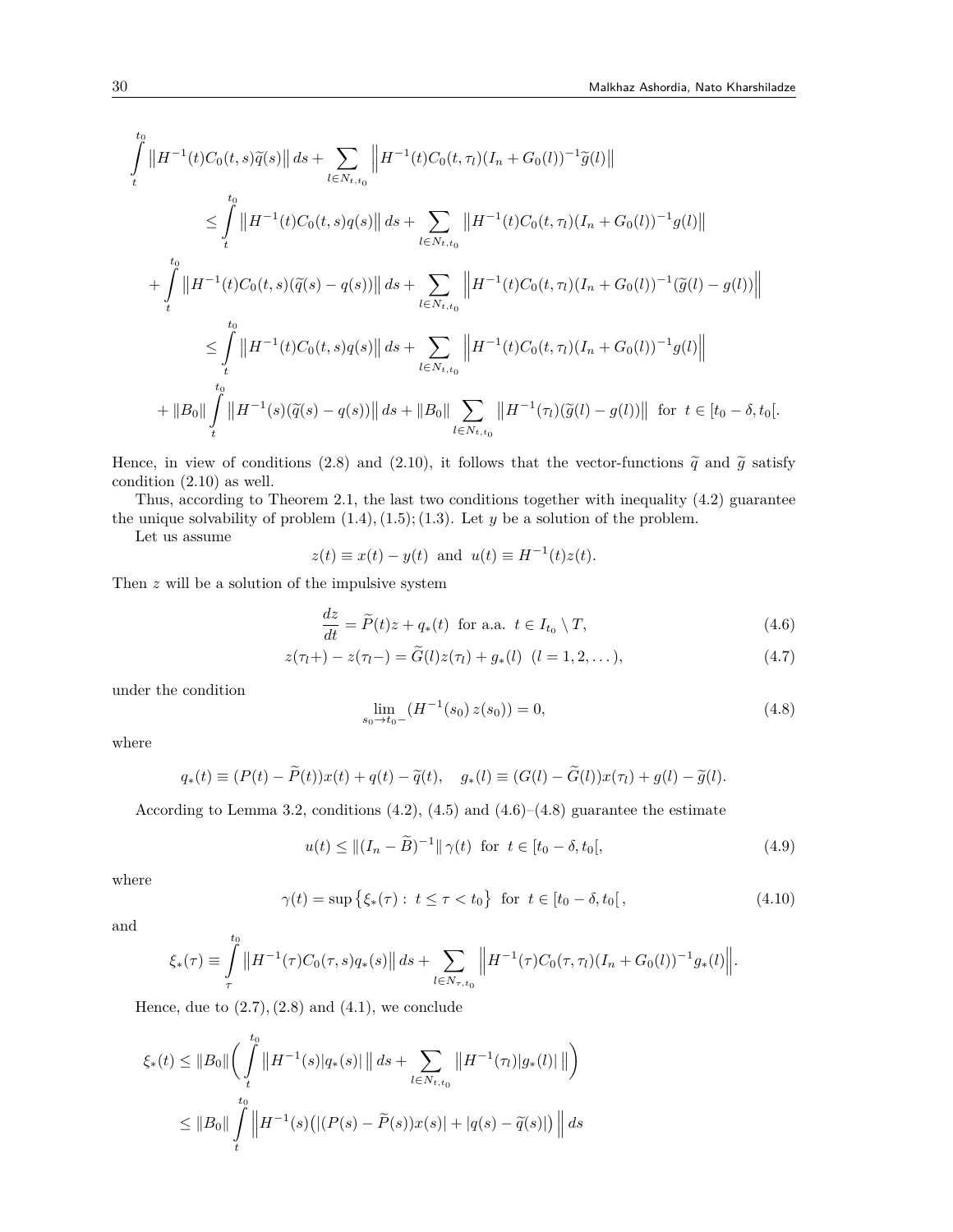$$
+ ||B_0|| \sum_{l \in N_{t,t_0}} \left||H^{-1}(\tau_l)(|(G(l) - \widetilde{G}(l))x(\tau_l)| + |(g(l) - \widetilde{g}(l))|) \right||
$$
  
\n
$$
\leq \overline{\rho}||B_0|| \left(\int_t^{t_0} ||H^{-1}(s)|P(s) - \widetilde{P}(s)|H(s)| ||ds + \sum_{l \in N_{t,t_0}} ||H^{-1}(\tau_l)|G(l) - \widetilde{G}(l)|H(\tau_l)|| \right)
$$
  
\n
$$
+ ||B_0|| \left(\int_t^{t_0} ||H^{-1}(s)|q(s) - \widetilde{q}(s)| ||ds + \sum_{l \in N_{t,t_0}} ||H^{-1}(\tau_l)|g(l) - \widetilde{g}(l)|| \right)
$$

and, therefore, due to  $(2.3)$ ,  $(2.4)$  and  $(4.10)$ , we find

$$
\gamma(t) \le \eta \left(1 + \|\overline{\rho}\| \right) \|B_0\| \text{ for } t \in [t_0 - \delta, t_0[
$$

and, in view of (4.3),

$$
u(t) \le \eta \left(1 + \|\overline{\rho}\| \right) \|(I_n - \widetilde{B})^{-1}\| \|B_0\| < \rho_0 < \frac{\varepsilon}{2} \text{ for } t \in [t_0 - \delta, t_0]. \tag{4.11}
$$

Since  $z$  is a solution of the impulsive system  $(4.6)$ ,  $(4.7)$ , it is evident that it is a solution of the system

$$
\frac{dz}{dt} = P_0(t)z + q_0(t) \text{ for a. a. } t \in I_{t_0} \setminus T,
$$
  

$$
z(\tau_l + ) - z(\tau_l - ) = G_0(l)z(\tau_l) + g_0(l) \quad (l = 1, 2, ...)
$$

as well, where

$$
q_0(t) \equiv (\widetilde{P}(t) - P_0(t))z(t) + q_*(t), \quad g_0(l) \equiv (\widetilde{G}(l) - G_0(l))z(\tau_l) + g_*(l).
$$

According to Lemma 3.1, applying to the last system, we find

$$
H^{-1}(t)z(t) = H^{-1}(t)C_0(t, t_0 - \delta)z(t_0 - \delta)
$$
  
\n
$$
- \int_{t_0 - \delta}^{t_0 - \delta} H^{-1}(t)C_0(t, s)q_0(s) ds - \sum_{l \in N_{t, t_0 - \delta}} H^{-1}(t)C_0(t, \tau_l)(I_n + G_0(l))^{-1}g_0(l)
$$
  
\n
$$
= H^{-1}(t)C_0(t, t_0 - \delta)z(t_0 - \delta) - \int_{t_0 - \delta}^{t_0 - \delta} H^{-1}(t)C_0(t, s)(\tilde{P}(s) - P_0(s))z(s) ds
$$
  
\n
$$
- \int_{t_0 - \delta}^{t_0 - \delta} H^{-1}(t)C_0(t, s)q_*(s) ds + \sum_{l \in N_{t, t_0 - \delta}} H^{-1}(t)C_0(t, \tau_l)(I_n + G_0(l))^{-1}(\tilde{G}(l) - G_0(l))z(\tau_l)
$$
  
\n
$$
- \sum_{l \in N_{t, t_0 - \delta}} H^{-1}(t)C_0(t, \tau_l)(I_n + G_0(l))^{-1}g_*(l) \text{ for } t \in [t_0 - \delta, t_0[.
$$
 (4.12)

By (2.7), (2.8) and (4.1), for every  $t \in [t_0 - \delta, t_0[$  , we get

$$
||H^{-1}(t)C_0(t, t_0 - \delta)z(t_0 - \delta)|| \le ||B_0|| \, ||H^{-1}(t_0 - \delta)z(t_0 - \delta)||,
$$
  

$$
\left|| \int_t^{t_0 - \delta} H^{-1}(t)C_0(t, s)(\widetilde{P}(s) - P_0(s))z(s) \, ds \right|| \le ||B_0|| \int_t^{t_0 - \delta} ||H^{-1}(s)|\widetilde{P}(s) - P_0(s)|H(s)||u(s) \, ds,
$$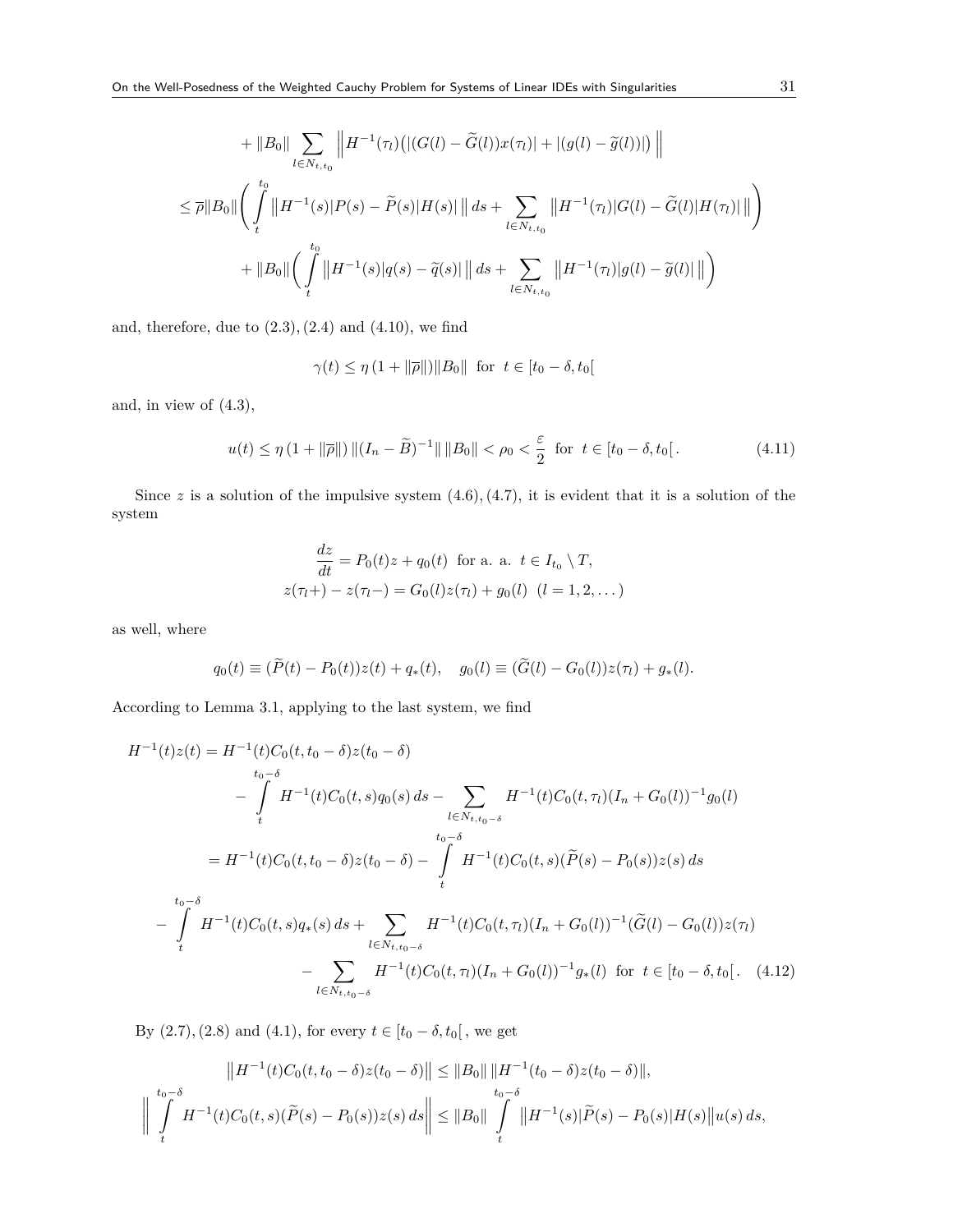$$
\| \int_{t}^{t_{0}-\delta} H^{-1}(t)C_{0}(t,s)q_{*}(s) ds \|
$$
\n
$$
\leq \|\overline{\rho}\| \|B_{0}\| \int_{t_{0}-\delta}^{t} \|H^{-1}(s)\|\widetilde{P}(s) - P(s)|H(s)\| ds + \|B_{0}\| \int_{t}^{t_{0}-\delta} \|H^{-1}(s)\|\widetilde{q}(s) - q(s)\| \| ds,
$$
\n
$$
\| \sum_{l \in N_{t,t_{0}-\delta}} H^{-1}(t)C_{0}(t,\tau_{l})(I_{n} + G_{0}(l))^{-1}(\widetilde{G}(l) - G_{0}(l))z(\tau_{l}) \|
$$
\n
$$
\leq \|B_{0}\| \sum_{l \in N_{t,t_{0}-\delta}} \|H^{-1}(\tau_{l})|(\widetilde{G}(l) - G_{0}(l))| \|u(\tau_{l})
$$

and

$$
\left\| \sum_{l \in N_{t,t_0-\delta}} H^{-1}(t) C_0(t,\tau_l) (I_n + G_0(l))^{-1} g_*(\tau_l) \right\|
$$
  
\n
$$
\leq \|\overline{\rho}\| \|B_0\| \sum_{l \in N_{t,t_0-\delta}} \|H^{-1}(\tau_l)| \widetilde{G}(l) - G(l) |H(\tau_l)\| + \|B_0\| \sum_{l \in N_{t,t_0-\delta}} \|H^{-1}(\tau_l)| \widetilde{g}(l) - g(l) | \right\|.
$$

In view of these estimates, due to  $(2.3)$  and  $(2.4)$ , from  $(4.12)$  we conclude

$$
u(t) \le (1 + ||\overline{\rho}||) ||B_0||\eta + ||B_0||u(t_0 - \delta) + ||B_0|| \int_t^{t_0 - \delta} ||H^{-1}(s)|\widetilde{P}(s) - P_0(s)|H(s)||u(s) ds
$$
  
+ 
$$
||B_0|| \sum_{l \in N_{t, t_0 - \delta}} ||H^{-1}(\tau_l)|\widetilde{G}(l) - G_0(l)||u(\tau_l) \text{ for } t \in [a, t_0 - \delta].
$$

Therefore, if we take into account (4.11), we find

$$
u(t) \le \rho_1 + \int_{t}^{t_0 - \delta} v(s)u(s) \, ds + \sum_{l \in N_{t, t_0 - \delta}} \alpha_l u(\tau_l) \quad \text{for} \quad t \in [a, t_0 - \delta]. \tag{4.13}
$$

Further, according to the Gronwall–Bellman inequality (see [14, Lemma 2.1]), we have

$$
u(t) \leq \rho_1 \prod_{l \in N_{t,t_0-\delta}} (1+\alpha_l) \exp\left(\int_t^{t_0-\delta} v(s) \, ds\right) \text{ for } t \in [a, t_0-\delta]. \tag{4.14}
$$

From (4.14) we obtain  $u(t) \leq \rho_1 \rho_2 \exp(\rho_3)$  for  $t \in [a, t_0 - \delta]$ . According to (4.4), we find  $u(t) < \varepsilon$ for  $t \in [a, t_0 - \delta]$ . Thus estimate (2.1) holds.  $\Box$ 

*Proof of Theorem 2.2.* This theorem is a particular case of Theorem 2.1. Thus it is easy to check that under conditions of Theorem 2.2, problem  $(1.1), (1.2), (1.3)$  is uniquely solvable (see [6]).  $\Box$ 

# **References**

[1] Sh. Akhalaia, M. Ashordia and N. Kekelia, On the necessary and sufficient conditions for the stability of linear generalized ordinary differential, linear impulsive and linear difference systems. *Georgian Math. J.* **16** (2009), no. 4, 597–616.